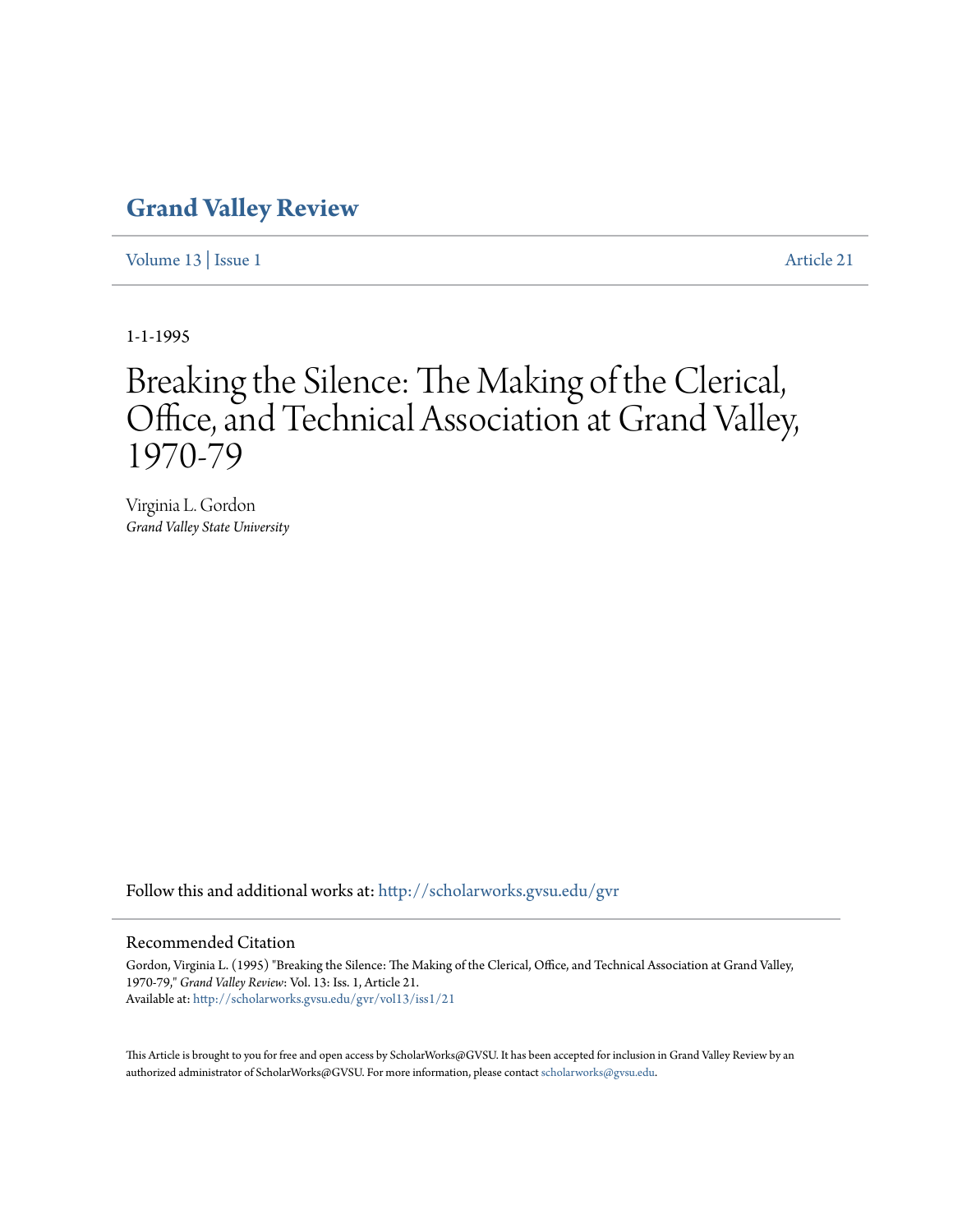## **BREAKING THE SILENCE: THE MAKING OF THE CLERICAL, OFFICE, AND TECHNICAL ASSOCIATION AT GRAND VALLEY, 1970-79**

### *Virginia L. Gordon*

When **1** was invited to contribute my memories of the early days of Grand Valley, I felt compelled to write about the organization of our clerical/technical union, because, although it was a significant chapter in the history of this university, it has never been described in any spoken or written history. With this essay, I hope to end the silence.

When some of us in the clerical staff came to realize in the early 1970s that our working conditions weren't fair and then acted on that realization, chaos followed. Not unlike labor problems throughout American history, our own process created turmoil and stress, and because of the pro- and anti-union factions that divided us, sometimes we felt threatened and betrayed, not only by the college administration, but by our co-workers as well. During the sixteen years that have passed since then, we have all learned to respect each other and to work together. Differences are now settled within the framework of a legal contract that cannot be changed without agreement on both sides. Today, we settle issues through a democratic process, a process of which I am very proud.

In the early days of the university, the clerical and technical salaries were similar to those of other colleges in the state, but as time went by our increases grew smaller, and we hardly ever knew if or when we would receive raises. Often, when someone received a merit raise, others in that same department were penalized with smaller raises in order to compensate. A raise didn't depend so much on your worth as an employee as it did on the willingness of your boss to go to bat for you. Such favoritism exacerbated our already low morale. Most of us came from politically conservative areas and were not politically savvy, so at first it was easy for the administration to keep changing the rules. And while there was plenty of grumbling, no one was willing to speak up where it counted.

We had to be proficient in such academic areas as writing and math and in the technical skills of typing, shorthand, dictaphone, and accounting. We were expected to be the problem solvers for both faculty and students and the essence of diplomacy and tact. We were even required to dress professionally-no slacks, even in winter. Yet we were the lowest paid staff group on campus. Even so, many of us believed that if we were dependable and did not make a fuss, we would be "taken care of." We were in awe of academia and assumed that an enlightened institution would, in good faith, make decisions concerning our employment in our best interests.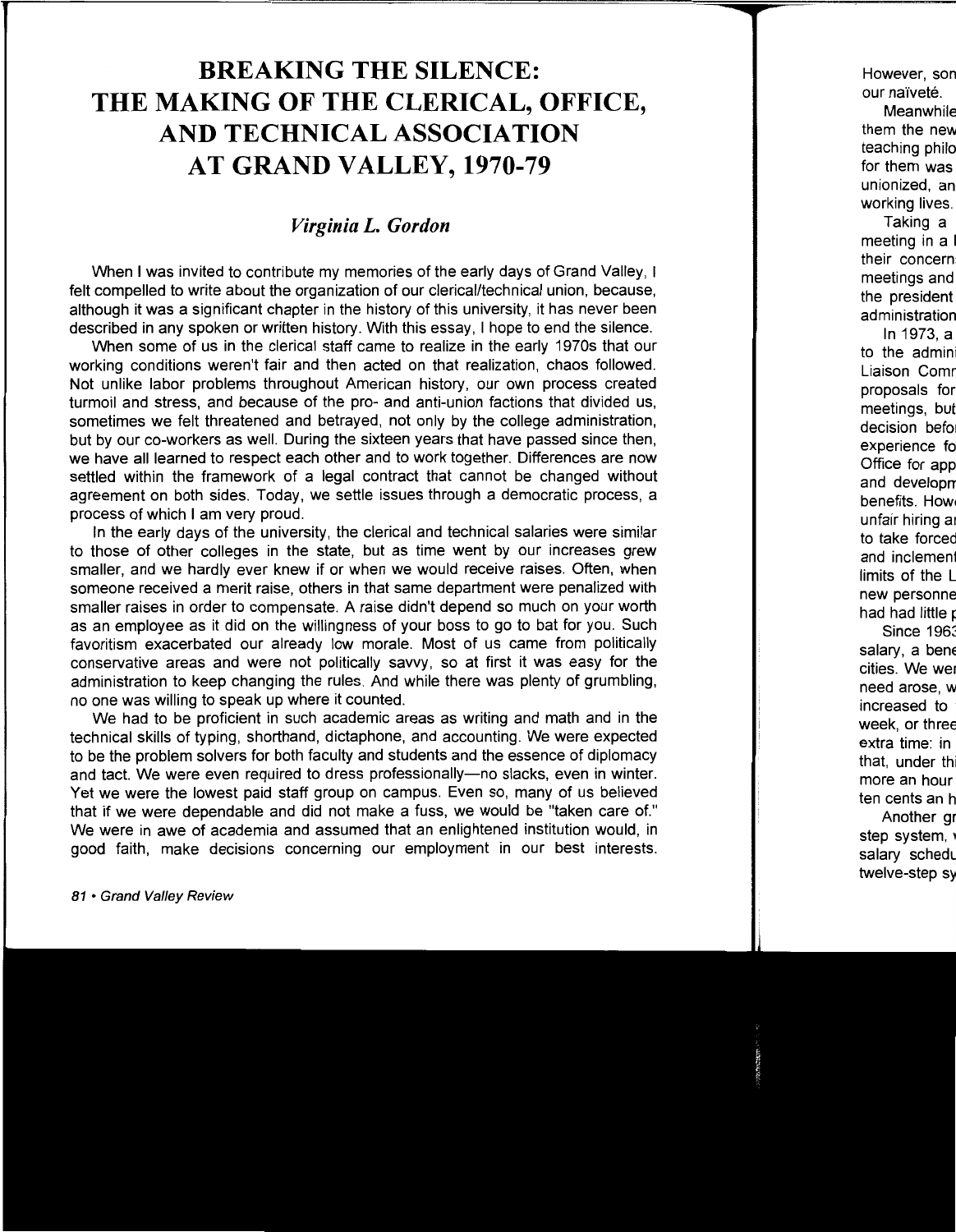However, some of us came to believe that those in power were taking·advantage of our naïveté.

Meanwhile, faculty were being hired from all over the United States, bringing with them the new ideas of the seventies. They were constantly meeting to discuss their teaching philosophies, create policies, and mold their working lives. An important issue for them was the equalization of male/female faculty salaries. Our janitorial staff was unionized, and, through their contract, better paid and with some control over their working lives. But the clerical and technical staff felt helpless.

Taking a harder look at our situation, some of us held our first organizational meeting in a home close to campus. Twenty women were present, all eager to voice their concerns. The meeting lasted late into the evening, launching several other meetings and a struggle that would continue for many years. We took our concerns to the president and agreed to try settling our differences by working closely with the administration.

In 1973, a Committee of Five was elected by the clerical/technical staff as a liaison to the administration. During the following few years, our committee become the Liaison Committee, a larger elected group that discussed, researched, and wrote proposals for change. At first, some of the women were afraid to speak up at meetings, but it was not long before many who had never made an administrative decision before grew into their new roles like professionals. This was a liberating experience for us. We passed recommendations that were sent to the Personnel Office for approval. We developed a grievance procedure and a professional growth and development policy and made recommendations concerning wages and fringe benefits. However, although we made some gains, we were unable to change wages, unfair hiring and promotion practices, poor retirement benefits, and the policy of having to take forced vacation or unpaid leave when the college closed for winter holidays and inclement weather. Accordingly, a small group of us began meeting outside the limits of the Liaison Committee to question its effectiveness. When, subsequently, a new personnel manual and compensation package was thrust upon us, one which we had had little part in developing, our worst fears were justified.

Since 1963, clericals had worked a 37.5 rather than a 40 hour week on a weekly salary, a benefit meant to attract employees from jobs closer to their homes in the cities. We were expected to work the additional two-and-a-half hours only when the need arose, which was infrequently. With the new package, our work week would be increased to forty hours; the extra working hours totaled two-and-a-half hours a week, or three weeks a year, and the only increase in salary would be based on that extra time: in essence, no increase at all. Through a phone survey, we discovered that, under this new policy, some of our co-workers would be receiving four cents more an hour and some fifteen cents, but most salaries would decrease as much as ten cents an hour, without the additional hours figured into the calculations.

Another grave disappointment to us in the new compensation package was a step system, which we had wanted-to replace the ambiguous minimum-maximum salary schedule in effect--but this one would work to our disadvantage. In the twelve-step system it outlined, a salary would increase \$5.00 a week each year, but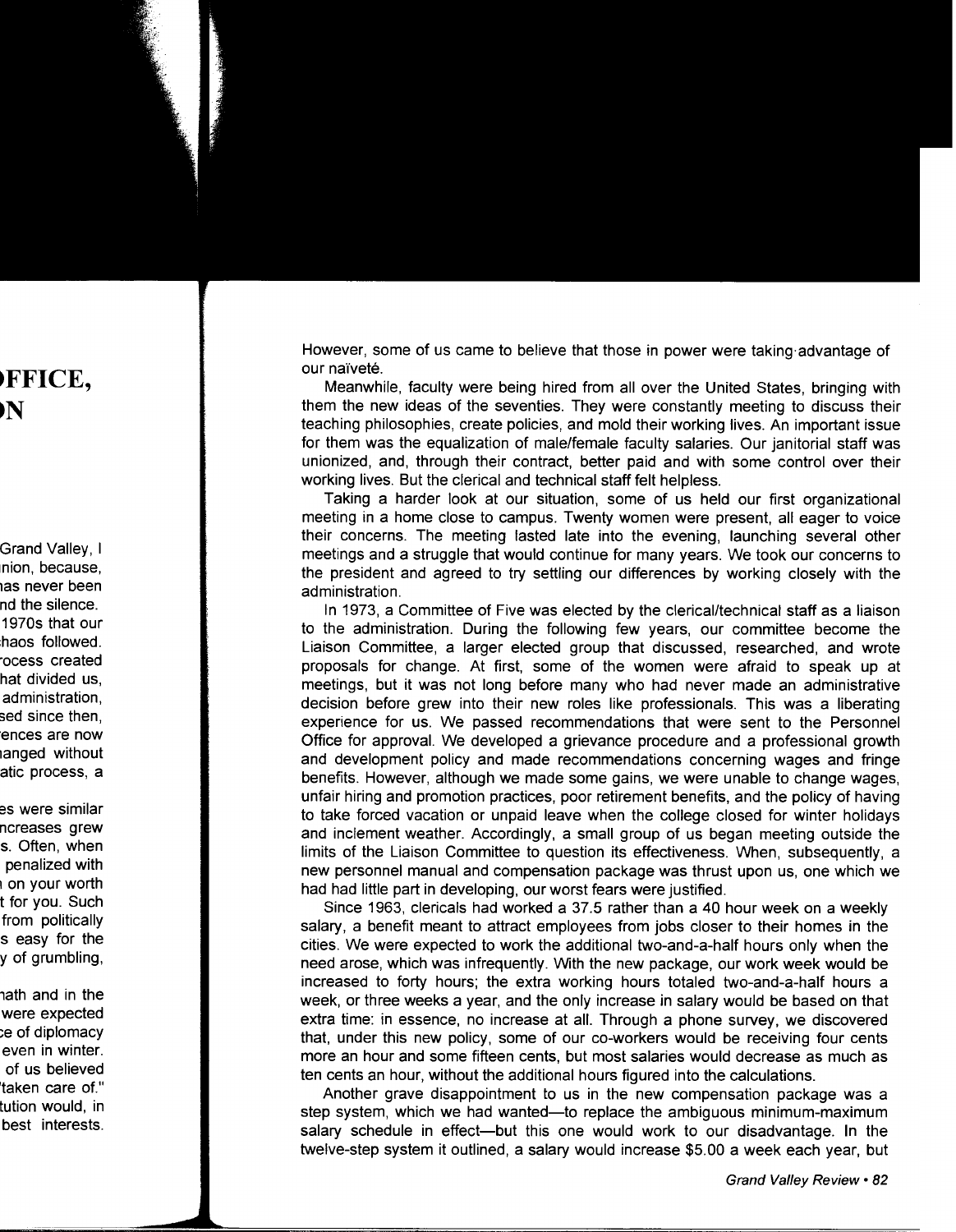it would take twelve years to reach the top. After a promotion, it would take a year before a salary's increase would be at all significant.

We could no longer tolerate such unfair policies and circulated a petition targeting the wage scale and forty hour work week, requesting the board of control to table the entire package. We collected 130 signatures. Our only hope to stop the package from being implemented was to attend the April 1978, Board of Control meeting and distribute presentation notebooks which contained articles, memos, and statistical data to illustrate our point, and the petition.

It was a lovely day, and we felt optimistic as we walked across campus. As the spokesperson for the group, I explained the inequities in the package to the board. One member of the board asked several questions, which gave me the opportunity to elaborate. But then a member from the Liaison Committee gained the floor to say that the committee had voted in favor of the package and wished to have it immediately approved by the board, fearing that a postponement would only hurt the workers. 1 managed to regain the floor and to urge the board at least to investigate our concerns. The petition to table the package was ignored, and the package was adopted, with one abstention; but it was further resolved that the chair appoint a Review Committee to examine the effect the package would have on our wages and to submit its findings to the October 1978 Board meeting. We left feeling that at least not everything was lost.

After the meeting, battle lines were drawn and became more fierce when the Grand Rapids Press entered the debate. One headline read, "GVSU Workers Upset Over School's New Pay System." In addition, letters from the clerical/technical staff were published in the "Letters to the Editor" section of the Press. An excerpt from one letter summed up the feelings of many:

I am well aware that there are many ways to present an issue, but to talk about a weekly increase in pay and ignore the additional hours is an obfuscation, deliberate or not. When Personnel tells me that I received a 5.7% increase and I know that means I will be making .03 cents less per hour, I am not fooled!

I learned only by accident that the Board of Control Review Committee had met briefly before the June board meeting and rubber stamped the original package. When I informed our group, many were furious, but others simply considered it to be business as usual. During the summer, five of us set out to do some investigating. We met with a state insurance analyst, who told us, after reviewing the new manual, that among other things, the document, including the retirement plan, could be rescinded by action of the Board of Control for any reason at any time. Our situation was worse than we had imagined.

At first we considered an independent association, but among the disadvantages was the inability, because of cost, to take grievances through the state arbitration process. Our local treasury would have had to be enormous to consider even one arbitration. If an independent association cannot afford to arbitrate, a contract is useless. Therefore, we began a search for a well-established union. After meeting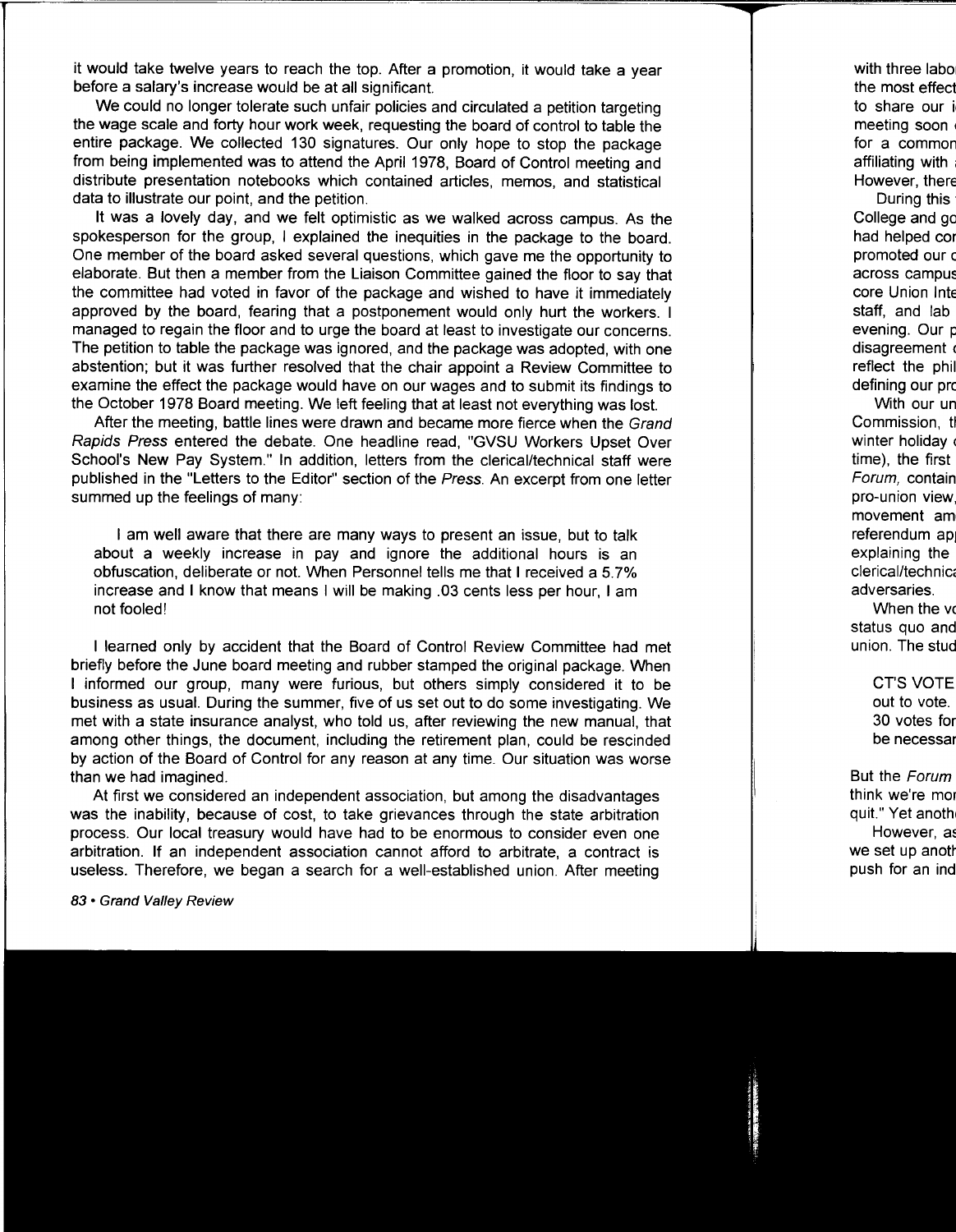with three labor unions, we agreed that the Michigan Education Association would be the most effective in our particular situation. In the fall, when we met with co-workers to share our ideas and enthusiasm, we were faced with some antagonism. The meeting soon erupted into argument. No longer were we a group working together for a common cause. The bickering and paper war began. Those opposed to affiliating with an organized union began the drive for an independent association. However, there were enough signed union interest cards to bring the issue to a vote.

During this time, I was the Administrative Assistant to the Dean of William James College and got a lot of support from the dean as well as from faculty members: one had helped compile statistical data for our Board of Control presentation, and others promoted our cause through discussions with colleagues. Others of the clerical staff across campus also received support from the faculty members in their areas. Our core Union Interest Group grew in number and included television engineers, library staff, and lab technicians. Committed to our cause, we often met late into the evening. Our planning meetings were energizing and collegial, if not without some disagreement over issues, and the memos we circulated were crafted carefully to reflect the philosophy of the group as a whole. Our open meetings focused on defining our problems and discussing solutions.

With our union interest cards turned in to the Michigan Employment Regulation Commission, things began to fall into place. When we returned from the college winter holiday closing (having had to use some forced vacation days or unpaid lost time), the first 1979 issue of the Public Relations office's campus newspaper, the Forum, contained two articles: an anti-union view, "Why a CT Association?" and a pro-union view, "Why MEA?" It's interesting to note that, at that time, there was no movement among the staff to maintain the status quo. As the January 30th referendum approached, the Personnel Office sent out a list of voting instructions, explaining the three options. This memo provoked another paper war among the clerical/technical staff, making it painful to deal with co-workers who had become adversaries.

When the votes were tolled, it was clear that very few had wished to preserve the status quo and that an overwhelming number of eligible voters had supported the union. The student newspaper, the Lanthorn, described it this way:

CT'S VOTE IN MEA UNION A LANDSLIDE. 128 of 138 eligible voters turned out to vote. When votes were counted, the results showed 70 votes for MEA, 30 votes for the Association and 28 votes for Neither. No run-off election will be necessary."

But the Forum voiced a different point of view. Someone was quoted as saying, "I think we're more divided than ever. People are angry and some are threatening to quit." Yet another, "I don't think the election will mean any serious changes."

However, as soon as we learned of and congratulated ourselves on the victory, we set up another meeting, and we were joined by some who had been active in the push for an independent association, so some of us, at least, felt more united than